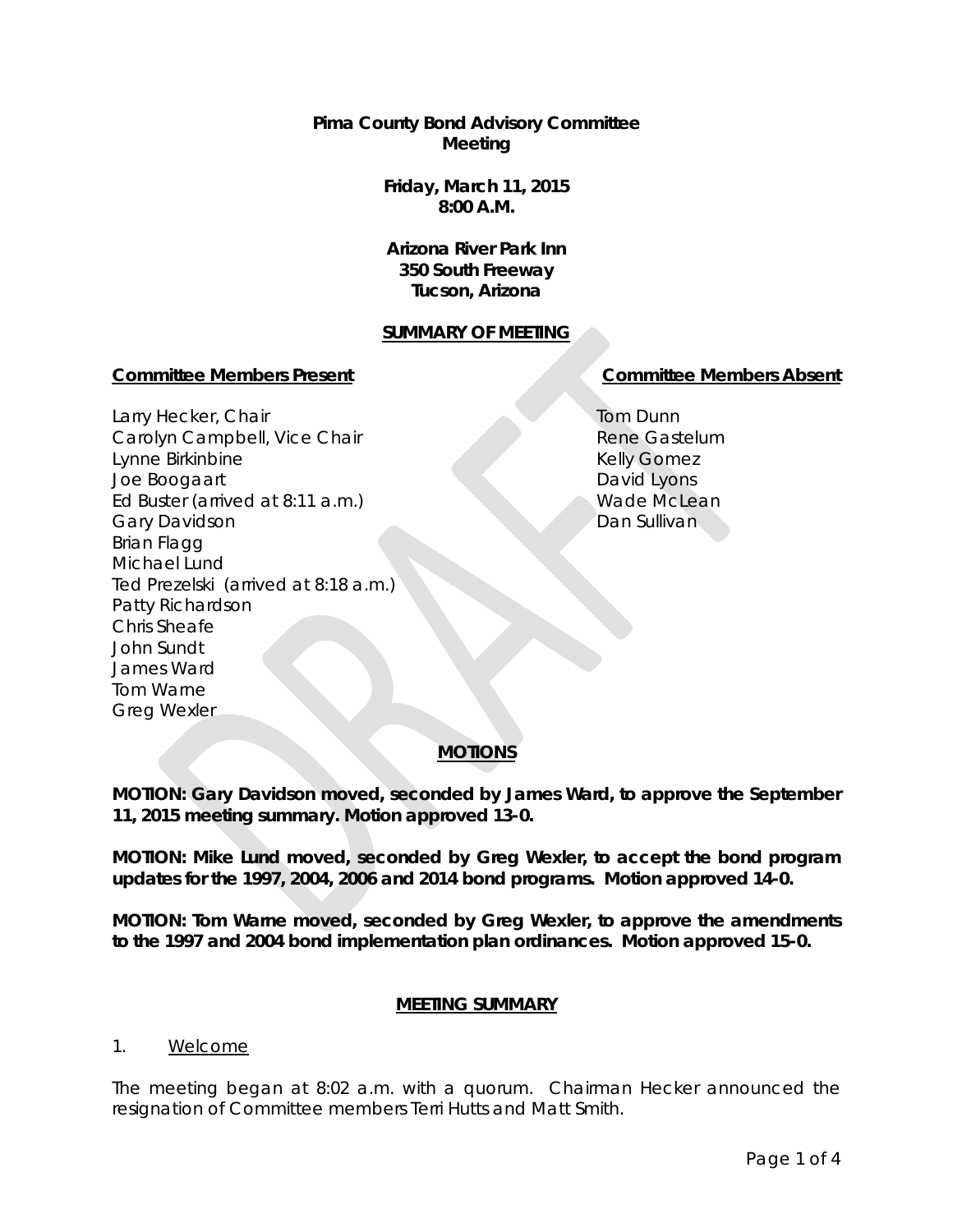# 2. Approval of the September 11, 2015 meeting summary

# **MOTION: Gary Davidson moved, seconded by James Ward, to approve the September 11, 2015 meeting summary. Motion approved 13-0.**

# 3. Semi-Annual Bond Program Update for 1997, 2004, 2006 and 2014 Bond Programs

Per the County's Truth in Bonding Code, materials were provided to the Committee regarding the status of the 1997, 2004, 2006 and 2014 bond programs. This included written reports from the City of Tucson. These materials are also available on the County's website. Mary Tyson, CIP Program Manager for Pima County Finance, provided an overview of the bond programs as of December 31, 2015.

Robin Raine, City of Tucson Transportation, responded to questions from the Committee. Brian Flagg asked about the status of the advisory committee for the 22nd Street project that includes County HURF funds. Ms. Raine replied that the City is still in the planning stages, but will reconvene the Committee at the appropriate time. Gary Davidson asked what the funding sources were for the City's transportation projects included in the report. Ms. Raine and Mr. Huckelberry responded that the three projects included a variety of funding sources, but also County HURF revenues. The County is committed to contributing funding to these three projects, but the scheduling of the funds have to be timed with when the County receives enough HURF funding from the state to do so. Chris Sheafe asked when Campbell Avenue will be improved. Ms. Raine replied that it recently was resurfaced.

## **MOTION: Mike Lund moved, seconded by Greg Wexler, to accept the bond program updates for the 1997, 2004, 2006 and 2014 bond programs. Motion approved 14-0.**

### 4. Amendments to the 1997 and 2004 General Obligation Bond Programs

Per the County's Truth in Bonding Code, the Committee received a written staff report describing when bond ordinance amendments are necessary, the public review process associated with amending the ordinances, and details concerning the three projects that would be impacted by this round of bond ordinance amendments. Nicole Fyffe summarized these at the meeting. Gary Davidson asked about the source of other funding for the Santa Cruz River projects. Ms. Fyffe responded that the source of funding was the Flood Control District Tax Levy and City of Tucson funding.

### **MOTION: Tom Warne moved, seconded by Greg Wexler, to approve the amendments to the 1997 and 2004 bond implementation plan ordinances. Motion approved 15-0.**

### 5. Post 2015 Bond Election

Mr. Huckelberry reported that the Committee had been provided a report concerning the results by precinct, that the Board subsequently rescinded the bond implementation plan ordinance, and that the County's recent credit ratings by two agencies improved from a stable to positive outlook. In response to a question from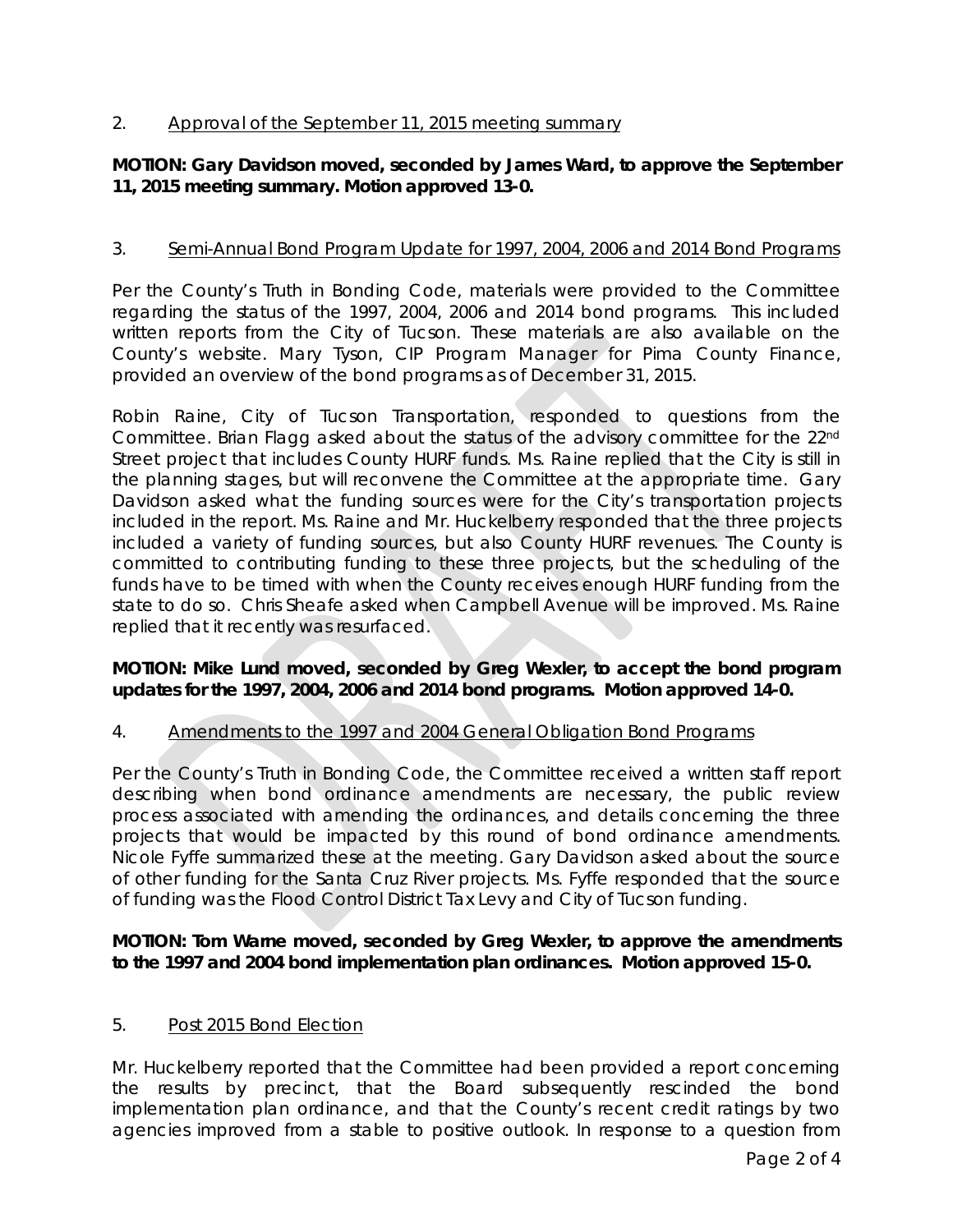Vice-Chair Campbell, Mr. Huckelberry replied that there have been no discussions with the Board about holding another bond election this year and time is running out for this year, but there is always November 2017, 2018, or 2019. Patty Richardson asked about the chances of the legislature removing the constraint of November only bond elections. Mr. Huckelberry responded that it was unlikely, and in fact the legislature is currently considering legislation that would make it even more difficult for the County to succeed at bond elections. Tom Warne stated that he would like to see another bond election that focuses on projects that generate jobs. Joe Boogaart stated that the people he spoke with leading up to the election were concerned about property taxes and the County's use of Certificates of Participation (COPS), supported safety only type projects, and thought some of the projects benefited non-profits and private entities.

In a response to a question from Vice-Chair Campbell, Mr. Huckelberry stated that other advisory committees related to the bond programs, like the Conservation Acquisition Commission, Neighborhood Reinvestment Oversight Committee and Housing Commission may go into hibernation until their input is needed on related policy issues or planning for another bond election. Vice-Chair Campbell thanked the Conservation Acquisition Commission for their service and spoke about the recent celebration they held at the popular Sweetwater Preserve.

Chris Sheafe stated that the next bond election should be scaled back and focused on projects that provide a clear return on investment, and complimented the County for the Hughes Access Road re-alignment and investments that are already generating significant investments. He also speculated about the success of the City's half-cent sales tax election, but referenced the strides that the new City Manager has made in a short time. Lynne Birkinbine elaborated on the possible sales tax election, stating that polling shows it may have to be targeted to roads and maybe some park improvement. She also spoke highly of her relationship with County staff, the ongoing City/County collaborations, and a positive outlook for the City's future. Brian Flagg stated that the City's package should be focused on police, roads, transit and parks.

# 6. Next meeting

The next Committee meeting will be scheduled for September to review the end of year bond program updates, proposed amendments, and elect a new Chair. Mr. Huckelberry offered to provide an update at that time on the County's debt and debt repayment schedules, including a primer on the County's use of Certificates of Participation (COPS) as short-term debt to overcome expenditure limitations and invest in projects that generate jobs.

# 7. Call to the Audience

Dave Devine recommended the Committee prioritize a maintenance only bond package for 2017.

Damion Alexander thanked the Committee for the countless hours spent planning for the election, thanked Joe Boogaart for stating the reasons his constituents opposed the bond election, stated that he and Mr. Boogaart have very different constituents, and emphasized the continued need for park improvements that generate tourism dollars.